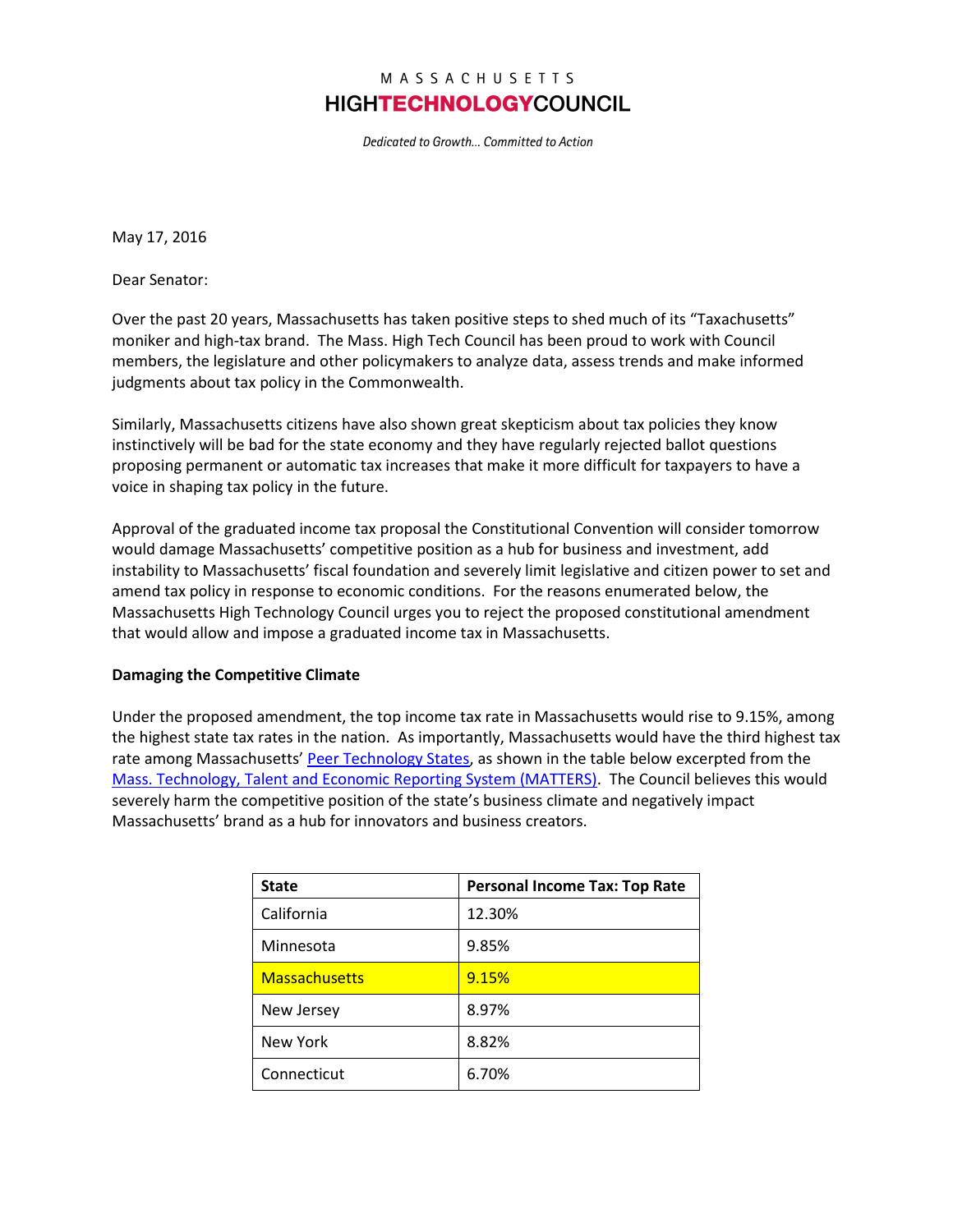| Maryland     | 5.75% |
|--------------|-------|
| Virginia     | 5.75% |
| Ohio         | 5.33% |
| Utah         | 5.00% |
| Colorado     | 4.63% |
| Illinois     | 3.75% |
| Pennsylvania | 3.07% |
| Texas        | 0.00% |
| Washington   | 0.00% |

It is critical to our collective economic success that we reject anticompetitive tax policies that would damage Massachusetts' ability to retain growing employers and attract job creators to Massachusetts.

## **Enabling Unchecked State Spending and Undermining Fiscal Discipline**

The proposed income tax increase under consideration today would give pro-spending advocates a "blank check" for even more additional state spending of any kind. Proponents misleadingly assert that all new revenues from the tax increase will be dedicated to educational and transportation purposes. These "dedicated purpose" assertions are nothing less than a complete fiction. The Massachusetts Constitution prohibits the use of a ballot question to earmark funds for specific spending. Thus, if the proposed constitutional amendment receives final approval to appear before voters, then by definition the revenues will be available to be spent for any purpose whatsoever. A recent poll indicates that when voters are aware that graduated tax revenues cannot be dedicated for specific purposes and must be included in the general fund, only 24% support the proposal.

These voters know that the biggest impediment to fiscal health and stability of the Commonwealth is not a lack of revenue, but an insatiable demand for spending. Massachusetts currently maintains one of the highest levels of state spending in the nation, higher than 41 other states on a per capita basis and 52% above the national average according to the Kaiser Foundation. In recent years, state spending in Massachusetts has increased by as much as 8% per year, a rate that is simply unsustainable under any reasonable tax structure. The key to establishing and sustaining Massachusetts' long term fiscal stability lies in managing state spending in a prudent manner that focuses limited resources on investments on true public priorities, not in finding yet another new source of revenue.

## **Creating Un-amendable Tax Policy and Usurping Voter & Legislative Oversight**

The proposed amendment does not simply remove the current prohibition on a graduated income tax from the Massachusetts Constitution to and authorize the General Court to impose one. Instead, the proposed amendment would actually embody the tax in the language of the constitution itself and even go so far as to specify the tax rate and income threshold in the text of the constitution.